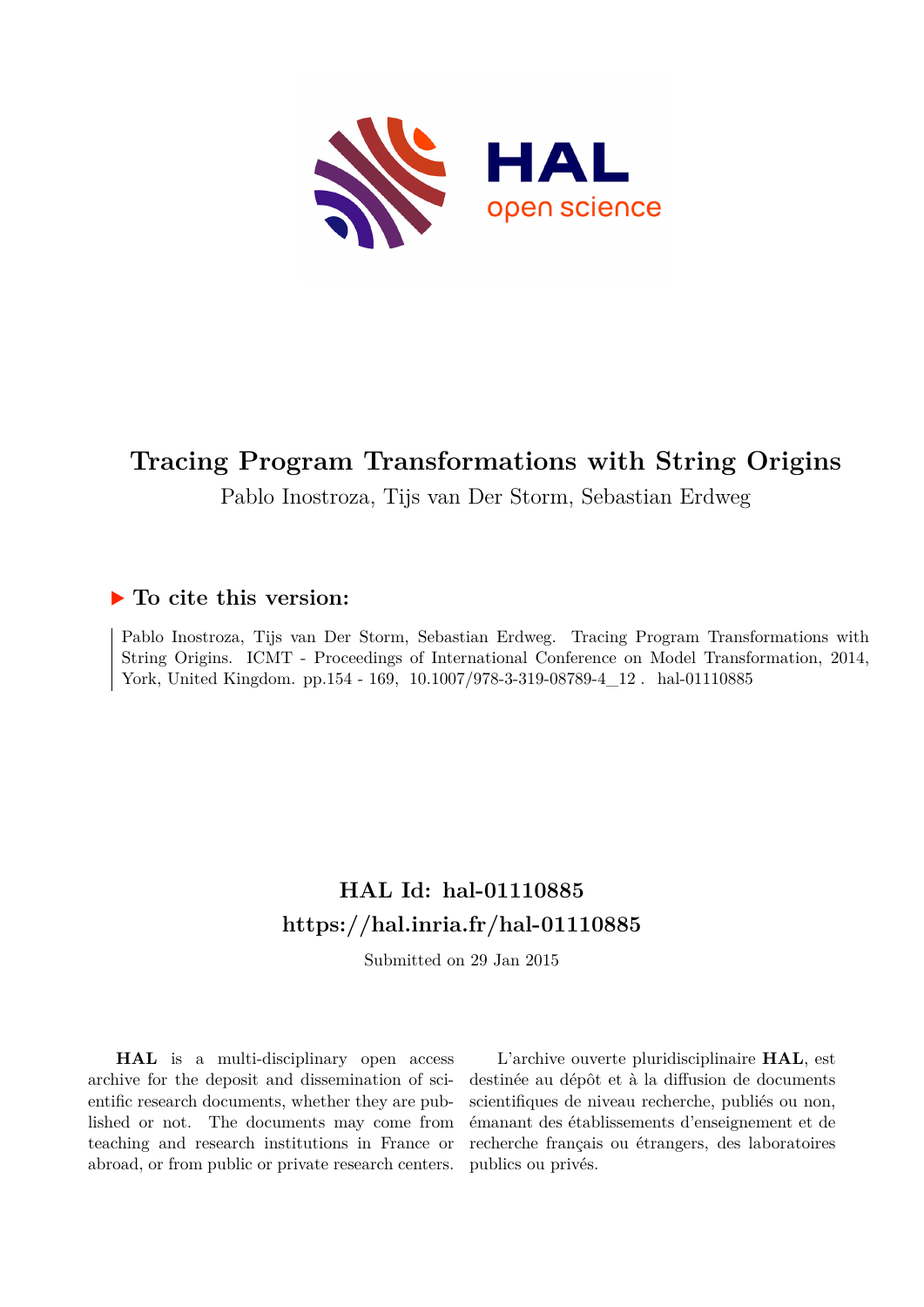# Tracing Program Transformations with String Origins<sup> $\star$ </sup>

Pablo Inostroza $^1$ , Tijs van der Storm $^{1,2}$ , and Sebastian Erdweg $^3$ 

<sup>1</sup> CWI, Amsterdam, The Netherlands  $2$  INRIA Lille, France  $3$  TU Darmstadt, Germany

Abstract. Program transformations play an important role in domain-specific languages and model-driven development. Tracing the execution of such transformations has well-known benefits for debugging, visualization and error reporting. In this paper, we introduce *string origins*, a lightweight, generic and portable technique to establish a tracing relation between the textual fragments in the input and output of a program transformation. We discuss the semantics and the implementation of string origins using the Rascal meta programming language as an example. We illustrate the utility of string origins by presenting data structures and operations for tracing generated code, implementing protected regions, performing name resolution and fixing inadvertent name capture in generated code.

## 1 Introduction

Program transformations play an important role in domain-specific language (DSL) engineering and model-driven development (MDD). In particular, DSL compilers are often structured as a sequence of transformations, starting with an input program and eventually generating code. It is well-known that origin tracking [16] and model traceability [1,8,12,13,14] provide valuable information for debugging, error reporting and visualization.

In this paper, we focus on traceability for transformations that generate (fragments of) text. We propose *string origins*, a lightweight technique that links each character in the generated text to its origin. A string either originates directly from the input model, occurs as a string literal in the transformation definition, or is synthesized by the transformation (e.g., by string concatenation or substitution). We represent string origins using a combination of unique resource identifiers (URIs) and offset and length values that identify specific text fragments in a resource. We propagate string origins through augmented versions of standard string operators, such that the propagation is fully transparent to transformation writers. In particular, parsing and unparsing retains string origins for text fragments that appear in the AST, such as variable names.

Through applications of string origins we further confirm the usefulness of model traceability by realizing generic solutions to common problems in program-transformation design. First, string origins allow us to link generated elements back to their origin. In Section 3.1, we show how this enables the construction of editors with embedded hyperlinks to inspect generated code. Second, we present an example of attaching additional

<sup>?</sup> This research was supported by the Netherlands Organisation for Scientific Research (NWO) Jacquard Grant "Next Generation Auditing: Data-Assurance as a service" (638.001.214).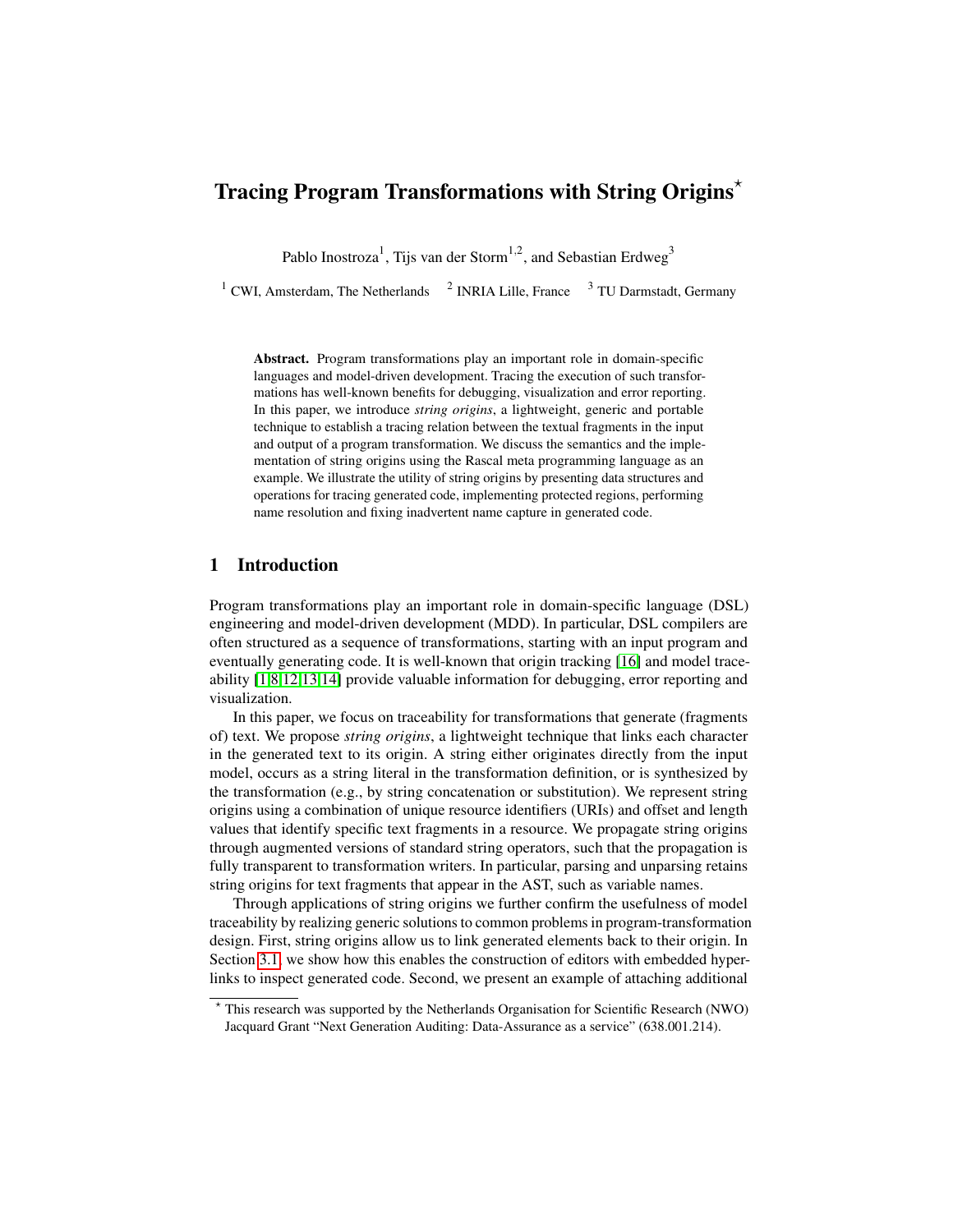information to generated code via string origins. Section 3.2 describes how this enables protected regions in generated code. Third, string origins can be interpreted as unique pointers that identify subterms. In Section 3.3, we use the origins of symbolic names (variables, type names, method names, etc.) to implement name resolution. Finally, string origins can be used to systematically replace fragments of the generated code that have the same origin. In Section 3.4, we show a generic solution for circumventing accidental variable capture (hygiene) by systematic renaming of generated names.

In Section 4, we discuss the implementation of string origins in the context of Rascal [9]. Overall, we found that string origins have a number of important benefits that can improve the design of program transformations and transformation engines:

- Totality: Unlike existing work in origin tracking and model traceability [12], string origins induce an origin relation which is total. That is, the origin relation maps every character in the output text of a transformation back to its origin.
- Portability: Since the origin relation is based on string values and string operations instead of inferred from transformation code, the structure or style of the transformation language is largely irrelevant. As a result, string origins are portable across transformation systems, transformation styles, and technological spaces. Even in the case of graphical modeling languages, embedded strings (e.g., names, labels, etc.) could be annotated with their location in the serialization format used to store such models.
- Universality: String origins are independent of the source or target language, since they only apply to the primitive type string. In particular, origin propagation is independent of the AST structure or meta model.
- Extensibility: String origins are automatically propagated as annotations of substrings. As such, string origins can serve as general carriers of additional, domainspecific information. Marking certain subsstrings as protected (Section 3.2) is an example of this.
- Non-invasiveness: Transformation languages that support string manipulation during program transformation can support string origins by modifying the internal representation of strings, without changing the programming interface of strings. The only visible change is at input boundaries where strings are constructed.

We have implemented string origins as an experimental feature of Rascal, a meta programming language for source code analysis and transformation [9]. The applications and example code of this paper have all been prototyped in Rascal. The full code of the examples can be found online at <https://github.com/cwi-swat/string-origins>.

# 2 String Origins

We illustrate the basic idea of string origins in Figure 1. The code in the middle shows a simple transformation which converts name and email address specifications to the VCARD format. Arrows and shading indicate the origin relation. The white-on-black substrings in the output are introduced by the transformation; their origins point to the string template in the transformation code in the middle. In contrast, the substrings with gray backgrounds (name and email) are copied over from the input to the output, and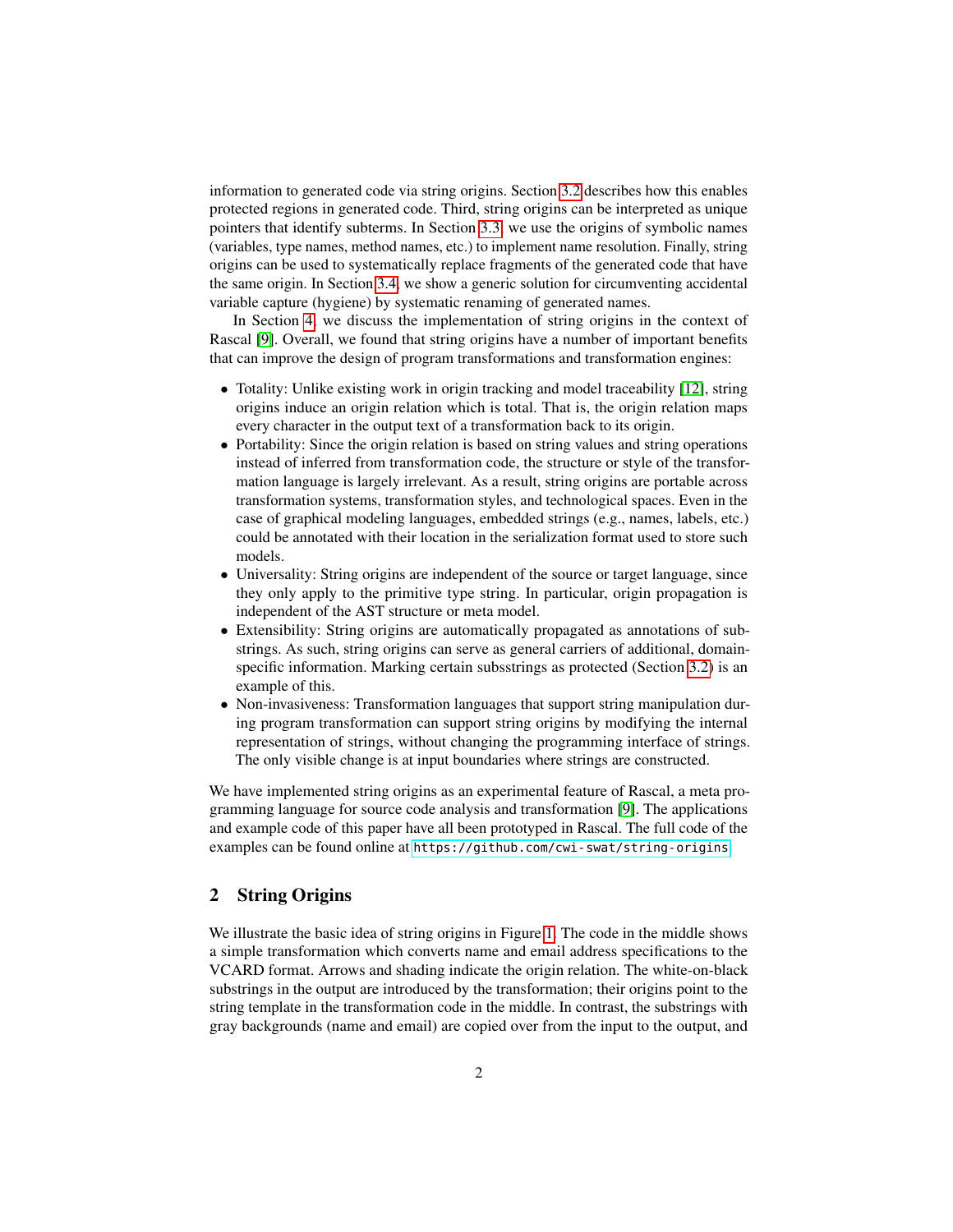

Fig. 1: Example of a simple Rascal transformation with trace links

hence point back to the input model. The substrings in the result are partitioned according to the origin relation: a fragment originates in either the input, or the transformation.

Note that the transformation processes the input by splitting the string. It is important to realize that this does not break the origin relation, but instead makes it more finegrained: the output fragments "Pablo Inostroza" and "pvaldera@cwi.nl" have distinct origins pointers to the exact corresponding substrings in the input.

#### 2.1 Representing string origins

Many transformations take text files as input and, eventually, produce text files as output. Moreover, the transformations themselves are expressed often as transformation code that is stored in text files as well. String origins exploit this fact by representing origins as *source locations*. Conceptually, a source location is a tuple consisting of a URI identifying a particular resource and an *area* identifying a text fragment within the resource. We represent an area by its start offset and length.

In the context of Rascal, source locations are represented by the built-in loc data type. To give an example, |file:///etc/passwd|(0, 50) identifies the first 50 characters in the file /etc/passwd, starting at offset 0. Rascal's source locations also represent begin and end line and column numbers, but for the remainder of this paper we will abstract from this technical detail. Although source locations are built into Rascal, they are easily implemented in any other transformation system.

The propagation of string origins is transparent: The transformation writer can fully ignore their presence and simply uses standard string operations such as concatenation or substitution. We discuss the details of the propagation in Section 4. Here, we want to highlight how to build generic tools on top of origin information. To this end, we provide an API for accessing locations and origins of substrings. First, we provide a function for decomposing a string into its atomic substrings (called chunks):

alias Index =  $rel[loc pos, str chunk];$ Index index(str  $x$ , loc output);

Function index constructs an Index by collecting the atomic substrings of a string at a given location (e.g., a file path). The type Index is defined as a binary relation from the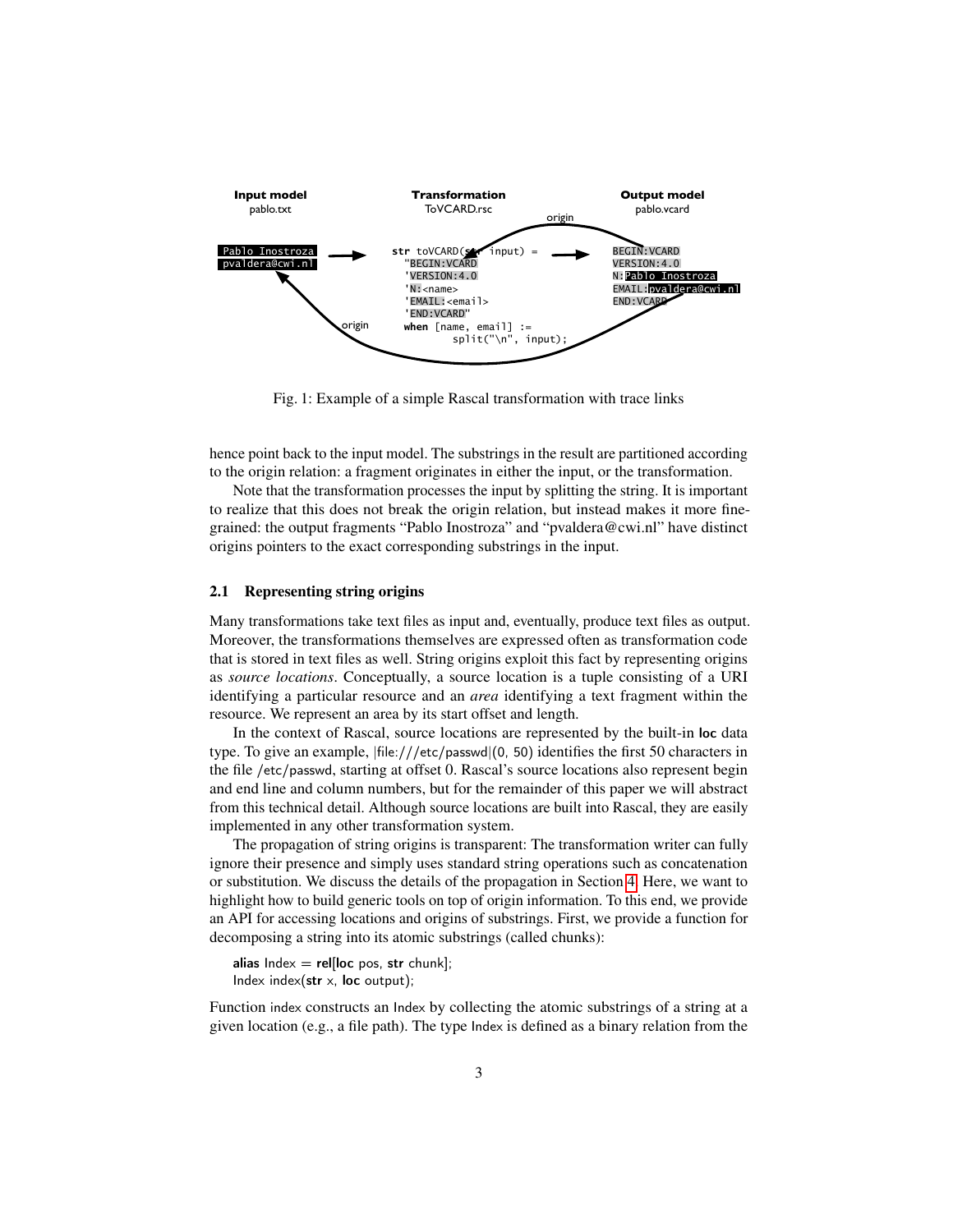location of a substring to the corresponding chunk. The relation type rel is native in Rascal and is equivalent to a set of tuples. Second, each of the chunks in an Index has an associated origin which can be retrieved with the function origin.

loc origin(str  $x$ ); // require:  $x$  is a chunk

For example, we can call index on the generated VCARD shown in Fig. 1. Assuming the output location is |file:///pablo.vcard|, we get the following index:

```
{<|file:///pablo.vcard|(0,28), "BEGIN:VCARD\nVERSION:4.0\nN:">,
  \langle |f_i| \cdot |f_i|/|p_i| / \langle |c_i| \cdot |c_i| \cdot |c_i| \cdot |c_i| \cdot |c_i| \cdot |c_i| \cdot |c_i| \cdot |c_i| \cdot |c_i| \cdot |c_i| \cdot |c_i| \cdot |c_i| \cdot |c_i| \cdot |c_i| \cdot |c_i| \cdot |c_i| \cdot |c_i| \cdot |c_i| \cdot |c_i| \cdot |c_i| \cdot |c_i| \cdot |c_i| \cdot |c_i| \cdot |c_i| \cdot |c_i| \cdot |c_i| \cdot |c_i| \cdot |c_i| \cdot |c_i| \cdot |c_i| \cdot |c_i| \cdot |c_i| \cdot |c_i|\langle |file://pablo.vcard|(42,7), "\\nEMAIL:");<|file:///pablo.vcard|(49,14), "pvaldera@cwi.nl">,
  \langle |file://pablo.vcard|(63,9), "\\nEND:VCARD" \rangle
```
Applying the origin function on any of the chunks retrieves the location where that particular chunk of text was introduced. Combining both functions gives us the origin relation, modeled by the Trace data type, which relates output locations to their corresponding origins:

```
alias Trace = rel[loc pos, loc org];Trace trace(str s, loc out) = {<l, origin(chunk)> | <l, chunk> \leftarrow index(s, out)}
```
Function trace maps function origin over all chunks of the index. Considering again the example of Fig. 1, the trace relation of the generated VCARD looks as follows:

```
\{\langle |file://pablo.vcard|(0,28), |file://ToVCARD.rsc|(28, 28)\rangle,\langle |file://pablo.vcard|(28,14), |file://pablo.txt|(0,14)\rangle,\langle |file://pablo.vcard|(42,7), |file://ToVCARD.rsc|(66, 7)\rangle,\langle |file://pablo.vcard|(49,14), |file://pablo.txt|(15,14)\rangle,\langle \frac{f_{\text{file:}}}{f_{\text{file:}}}/\rho_{\text{table.} \text{vcard}}(63, 9), \frac{f_{\text{file:}}}{f_{\text{role.} \text{vVar}}(86, 9)} \rangle
```
Note that the URIs in the origins distinguishes chunks originating in the input (pablo.txt) from chunks introduced by the transformation (ToVCARD.rsc). Both the index and trace relations are the stepping stones for the generic tools developed in the subsequent section.

#### 2.2 String origins in M2T and M2M transformations

The previous example illustrates the use of string origins for text-to-text transformations. However, string origins are also useful in model-to-text and model-to-model transformations. More specifically, when parsing text into an AST, the string fragments that appear as leaves of the AST have string origins attached, pointing to the corresponding text fragment in the input file. Model-to-model transformations preserve the origins of strings copied from the input model and generate new origins for synthesized string fragments. Similarly, unparsing and other model-to-text transformations preserve the origins of strings in the AST. Again, the origin propagation is transparent to transformation writers, parsing and unparsing because origins are propagated through standard string operators.

Tracing origin information for string fragments in an AST is often useful. For example, variable names typically occur as string fragments in an AST. Figure 2 illustrates tracing of variable names in the context of a DSL for state machines. Figure 2a shows the source code of a state machine. Parsing the state machine produces an abstract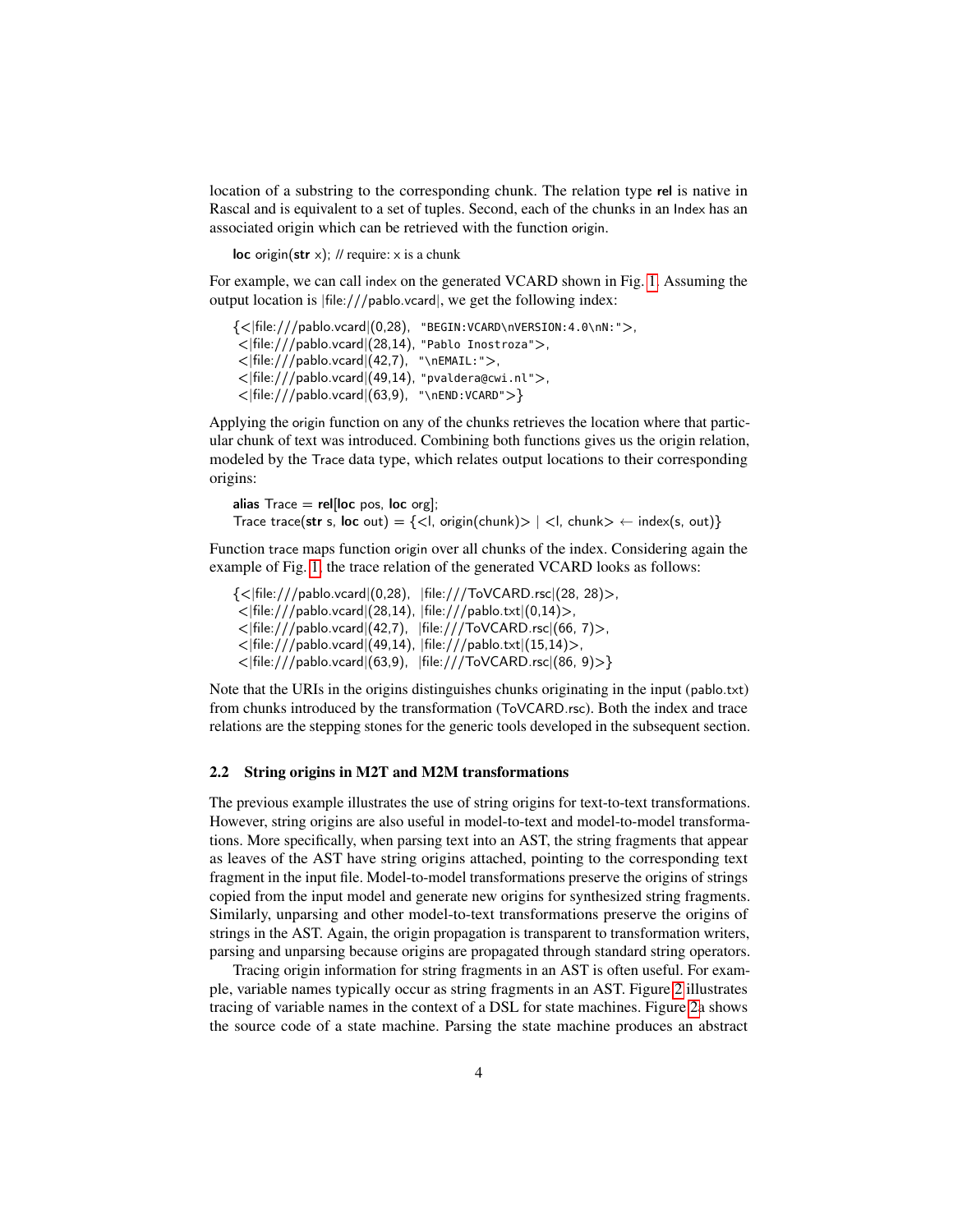

Fig. 2: The names in the state machine code (a) end up as strings in the AST (b), the origins of which are propagated to the compiled AST (c). State machine input is represented by URI *input*, the transformation definition by URI *meta*.

syntax tree (AST), which is shown in Figure 2b. Note that all strings in this AST are annotated with their origin, using the pseudo-notation "@". The AST is then translated to an imperative program which is shown in Figure 2c. Some strings have *input* origins (e.g., "opened"), some are introduced by the transformation and have *meta* origins (e.g., "main"), and some strings have origins in both the input and transformation because of concatenation (e.g., "opened-dispatch").

### 3 Applications of string origins

#### 3.1 Hyperlinking generated artifacts

One of the foremost applications of string origins is relating (sub)strings of the output back to the input of a transformation [12,10]. Applications of this information include embedding links back to the source program in generated code, inspectors, debuggers (e.g., using SourceMaps [15]), or translating back errors produced by further transformations (e.g., general-purpose language compiler errors). In this section we show an example of inspecting the result of a program transformation where the output is shown in an editor with embedded hyperlinks to the input or transformation code.

To display hyperlinks for parts of the generated code, the offsets of the chunks in the generated code must be mapped back to the origin associated with each corresponding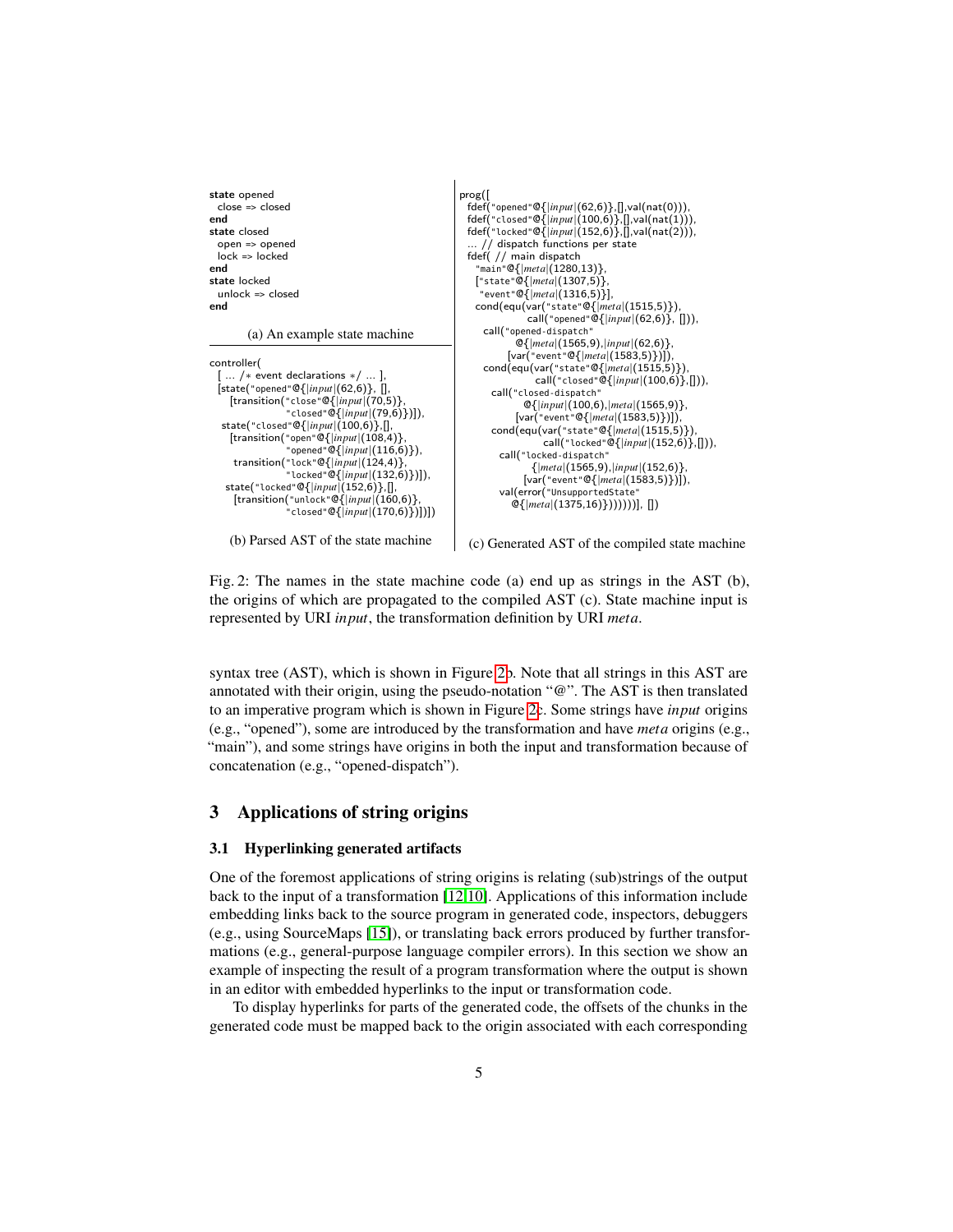| 0.00<br><rascal> - string-origins/src/input/missgrant.ctl - Eclipse Platform</rascal>                                                                                                                                                                                                                                                                                                                                                                                                                                                                                                                                                                   |                      |                                                                      |                                                                                             |                                                                                                              |  |
|---------------------------------------------------------------------------------------------------------------------------------------------------------------------------------------------------------------------------------------------------------------------------------------------------------------------------------------------------------------------------------------------------------------------------------------------------------------------------------------------------------------------------------------------------------------------------------------------------------------------------------------------------------|----------------------|----------------------------------------------------------------------|---------------------------------------------------------------------------------------------|--------------------------------------------------------------------------------------------------------------|--|
| $\textcolor{red}{\boxplus} \textcolor{red}{\textcircled{}} \textcolor{blue}{\textcircled{}} \textcolor{blue}{\textcircled{}} \textcolor{blue}{\textcircled{}} \textcolor{blue}{\textcircled{}} \textcolor{blue}{\textcircled{}} \textcolor{blue}{\textcircled{}} \textcolor{blue}{\textcircled{}} \textcolor{blue}{\textcircled{}} \textcolor{blue}{\textcircled{}} \textcolor{blue}{\textcircled{}} \textcolor{blue}{\textcircled{}} \textcolor{blue}{\textcircled{}} \textcolor{blue}{\textcircled{}} \textcolor{blue}{\textcircled{}} \textcolor{blue}{\textcircled{}} \textcolor{blue}{\textcircled{}} \textcolor{blue}{$<br><b>丘 称Debug</b><br>E9- |                      |                                                                      |                                                                                             |                                                                                                              |  |
| B                                                                                                                                                                                                                                                                                                                                                                                                                                                                                                                                                                                                                                                       |                      | missgrant.string &                                                   | missgrant.ctl &                                                                             | <b>PR</b><br>Compile.rsc 23<br>B                                                                             |  |
| 博                                                                                                                                                                                                                                                                                                                                                                                                                                                                                                                                                                                                                                                       | 18<br>19<br>20       | void run(java.util.Scanner<br>$int state = idle$<br>while $(true)$ { | 29 state idle<br>actions {unlockDoor lockPan<br>30<br>$doorClosed \Rightarrow active$<br>31 | 42 str event2java(Event event)<br>멽<br>"private boolean <<br>43<br>寥<br>return token.ed<br>44<br>贯           |  |
|                                                                                                                                                                                                                                                                                                                                                                                                                                                                                                                                                                                                                                                         | 21<br>22<br>23       | String token = input.n<br>switch (state) $\{\_$                      | 32<br>end<br>33<br>34                                                                       | 139 E<br>45<br>46<br>47<br>48 str controller2run(Controll                                                    |  |
|                                                                                                                                                                                                                                                                                                                                                                                                                                                                                                                                                                                                                                                         | 24<br>25<br>26       | case $idle: f$<br>// Handle idle                                     | state active<br>35<br>36<br>drawer opened => waitingForL<br>37<br>38                        | 49<br>"void run(java.uti<br>$int state = st$<br>50<br>while $(true)$ {<br>51                                 |  |
|                                                                                                                                                                                                                                                                                                                                                                                                                                                                                                                                                                                                                                                         | 27<br>28<br>29<br>30 | unlockDoor(outp<br>lockPanel(outpu                                   | 39<br>lightOn => waitingForDrawer<br>40<br>end<br>41                                        | String token<br>5Z<br>53<br>switch (state)<br>54<br>$-$ -for (s $\le$                                        |  |
|                                                                                                                                                                                                                                                                                                                                                                                                                                                                                                                                                                                                                                                         | 31<br>32<br>33<br>34 | if (doorClosed(tok)<br>$state = active:$                             | 42<br>43 <sup>e</sup> state waitingForLight<br>lightOn => unlockedPanel<br>44<br>45<br>end  | 55<br><state2case<br>56<br/><math>\left\{\right\}</math><br/>57<br/>58</state2case<br>                       |  |
|                                                                                                                                                                                                                                                                                                                                                                                                                                                                                                                                                                                                                                                         | 35<br>36<br>37       | if (doorOpened(tok<br>$state = idle;$                                | 46<br>47<br>48 state waiting For Drawer<br>drawerOpened => unlockedPan                      | : יצי<br>59<br>60<br>$61$ str state2case(State s) =<br>$\sim$<br>"case <statename(s)< th=""></statename(s)<> |  |
| $\mathbb{D}^{\circ}$                                                                                                                                                                                                                                                                                                                                                                                                                                                                                                                                                                                                                                    |                      | Writable                                                             | 489M of 582M 面<br>26:8<br><b>Smart Insert</b>                                               | 日記 日の路場                                                                                                      |  |
|                                                                                                                                                                                                                                                                                                                                                                                                                                                                                                                                                                                                                                                         |                      |                                                                      |                                                                                             |                                                                                                              |  |

Fig. 3: Three editors showing (1) generated code with embedded hyperlinks (2) the input state machine model and (3) the transformation code. Fragments of the generated code that originate from the input are in bold red.

chunk. Fortunately, the trace relation introduced in Section 2.1 contains exactly this information. The hyperlinks are created by finding the location of a click in the Trace mapping and moving the focus and cursor to the corresponding editor.

A demonstration of this feature is shown in Fig. 3. The screenshot shows three editors in Rascal Eclipse IDE. The first column shows generated Java code. The substrings highlighted in red are the substrings originating from the input, a textual model for state machines (shown in the middle). The other substrings (in black) are introduced by the code generator, which is shown in the right column. Clicking anywhere in the first column will take you to the exact location where the clicked substring originated.

#### 3.2 Protecting regions of generated code

In many cases, a model-to-text transformation is intended to generate just a partial implementation that has to be completed by the programmer. Normally, if the transformation is re-run, the manually edited code is overwritten. In general, this problem is addressed by explicitly marking certain zones of the generated text as *editable*. The MOF Models to Text Standard [11], for instance, introduces the unprotected keyword at the transformation level to specify whether a region can be editable by the end programmer or not. Another traditional solution is the generation gap pattern [6], in which the generated code and the code that is expected to be handwritten are related by inheritance. This, however, demands that the generated code is written in a language that features inheritance and also that the writer of the transformation encodes this design pattern in the transformation.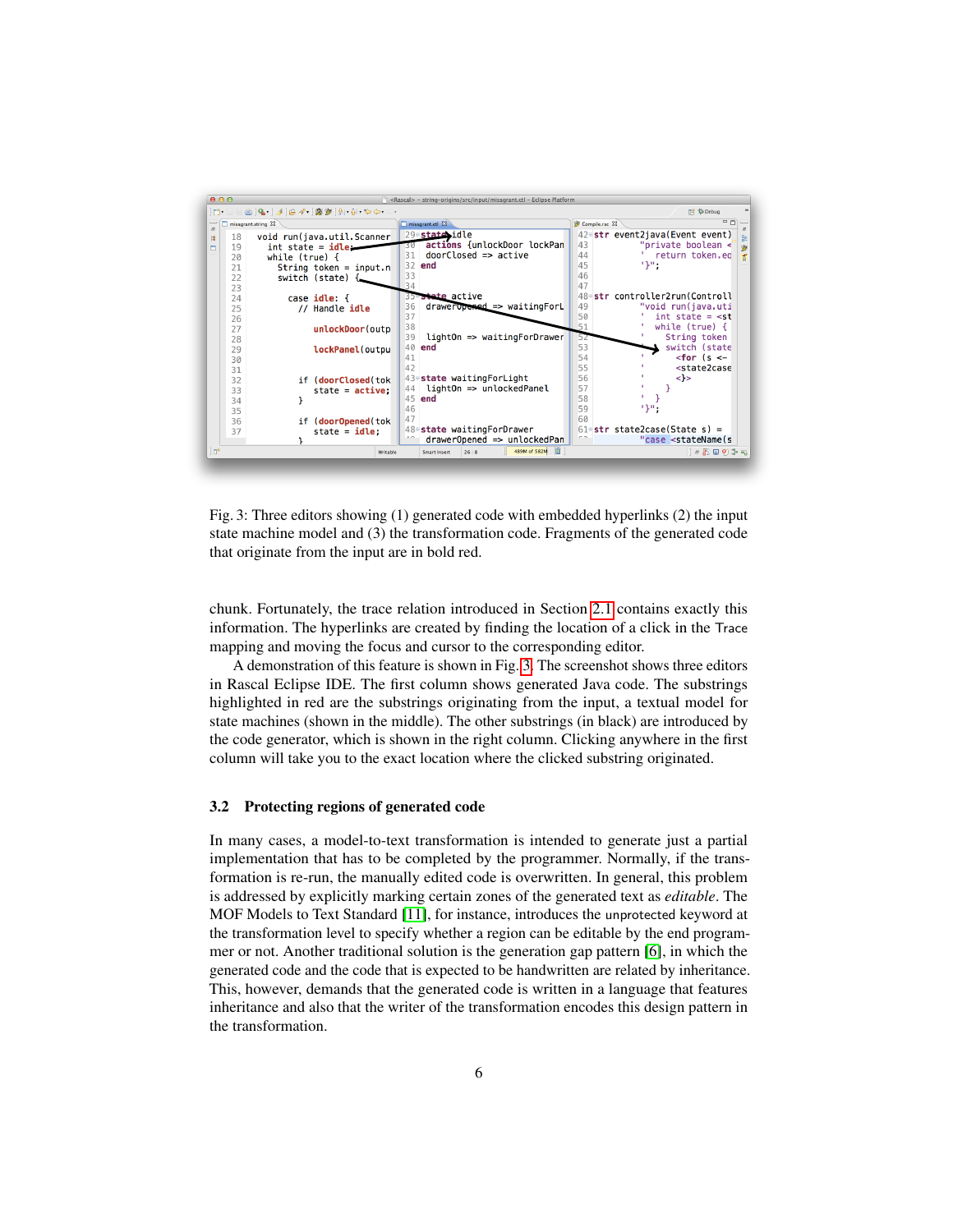

Fig. 4: Editor featuring highlighted editable regions.

String origins allow us to tackle this problem in a language and transformation design agnostic way. Since locations correspond to extended URIs, they can be enriched with meta data in the form of query string parameters. We provide three functions tagString(key,value), getTagValue(key) and isTagged(key), as an abstract interface to these query strings. The tagString function could be used in a transformation to tag regions of text as editable. For instance, the following code snippet marks a substring as being editable in the code generator for a state machine language:

```
str command2java(Command command) =
 "private void <command.name>(Writer output) {
    output.write(\"<command.token>\\n\");
  ' <tagString("// Add more code here", "editable", command.name)>
  '}";
```
The function tagString transparently marks the origin of the inserted string ("// Add more code here") to be an editable region and names it as the name of the command input to command2java.

To provide editor support for editable regions, the marked substrings need to be extracted from the generated code. The function extract constructs a map from output location to region name using the index function introduced in section 2.1.

```
alias Regions = map[loc pos, str name];
Regions extract(str s, loc l) =
 (l: getTagValue(x, "editable") | <l, x> \leftarrow index(s, l), isTagged(x, "editable") );
```
From the index computed on the generated code s and the target location l, the function extract collects all locations which have an associated string value that is tagged as editable. An editor for s can then use the locations in the domain of this map to allow changes to the regions identified by the locations. In fact, it maintains another map, this time from region name (range of the result of extract) to the contents of each region.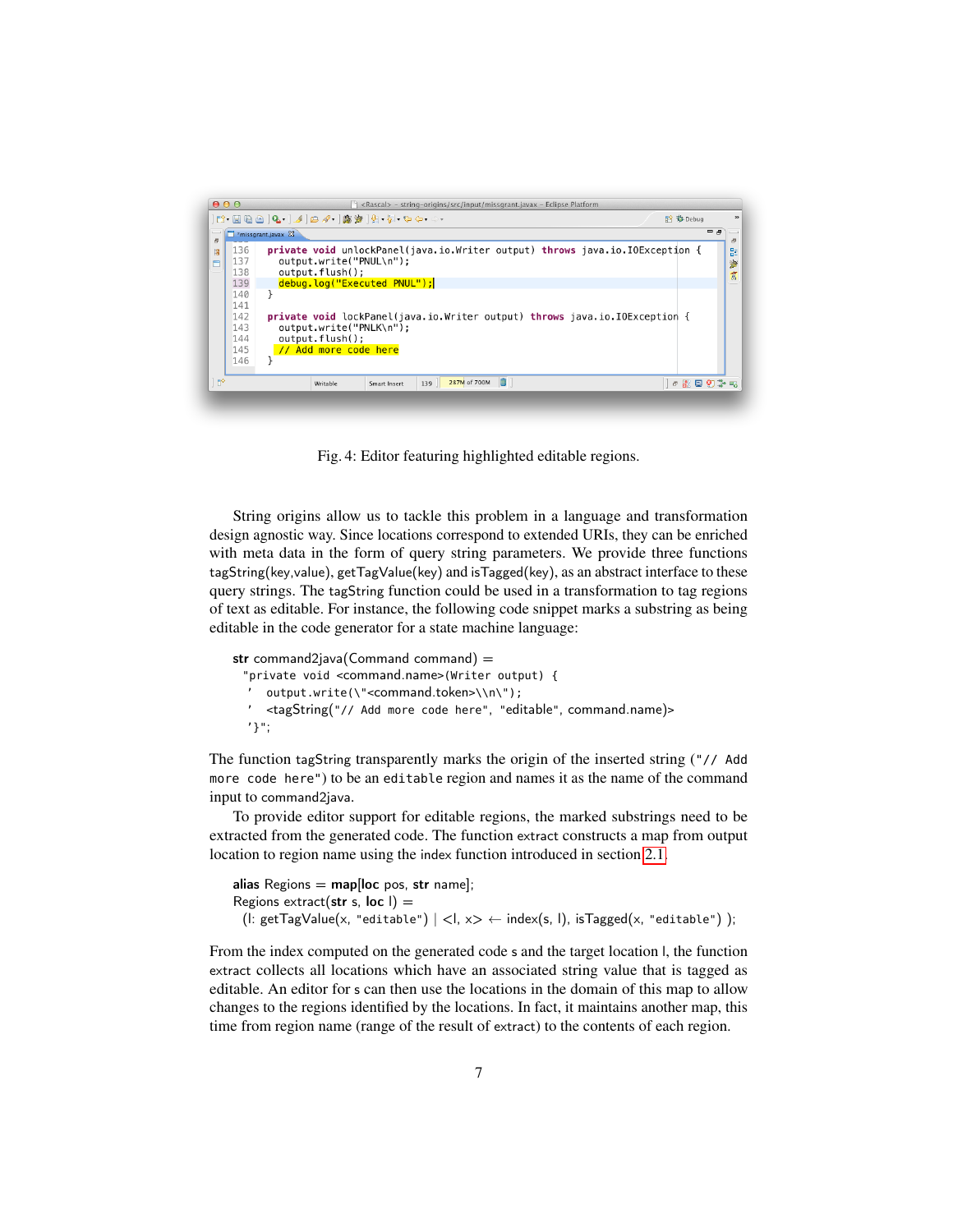When the code is regenerated, the edited contents of the regions need to be plugged back into the newly generated code, to restore the manual modifications. The function plug performs this task:

alias Contents =  $map[str \ name, str \ contents]$ ; str plug(str s, loc l, Contents c) = substitute(s, extract(s, l)  $\alpha$  c);

The Contents type captures the edits made in the editable regions. The function plug uses a generic substitution function (substitute) which receives a map from location to string and performs substitution based on the locations. To obtain this map, plug composes the map returned by extract with the contents c, where the map composition operator o is similar to relational composition.

As a proof of concept, we have added a feature to the Rascal editor framework that uses the presented infrastructure in order to provide consistent editing of generated artifacts with editable areas. When a transformation that produces editable regions is executed, a file with information about the editable offsets is generated as well. When the user opens a generated file, the editor checks if the region information is available. If so, the editor restricts the editing of text just to the regions marked as editable, ensuring that the fixed generated code stays as it is. Fig. 4 shows a screenshot of the editor with highlighted editable regions.

#### 3.3 Resolving symbolic names

Textual DSLs or modeling languages employ symbolic names to encode references, for instance from variables to declarations. As a result, DSL compilers and type checkers require name analysis to resolve references to referenced entities, in fact imposing a graph structure on top of the abstract syntax tree (AST) of the DSL. The names themselves cannot be used as nodes in this graph, since then different occurrences of the same name will be indistinguishable. A solution to this problem is to assign unique labels to each name occurrence in the source code. Since no two names can occupy the same location in the source code, string origins are excellent candidates to play the role of such labels.

Figure 5a shows the abstract syntax of the state machine language used in Fig. 2. Note that states, events and transitions contain strings. Each of these strings will be annotated with an origin by the state machine parser as in Fig. 2b. Figure 5b shows the generic type Ref for *reference graphs*: a tuple consisting of the set of all name occurrences (names), and a relation mapping uses of names to declarations. The function resolve computes a reference graph by first constructing two relations mapping names of states and events to declarations of states and events, respectively (sds resp. eds). The last comprehension uses the deep matching feature of Rascal (/) to find transitions arbitrarily deep in the controller ctl. Each transition then contributes two edges to the relation e.

Reference graphs such as returned by resolve have numerous generic applications in the context of DSL engineering. For instance, reference graphs can be used to implement jump-to-definition hyperlinking of editors: when the user clicks on the use of a name, the reference graph can be used to find the location of its declaration. Another application is rename refactoring: given a reference graph, and the locations of a name occurrence, it is possible to track other names that reference it or are referenced by it and consistently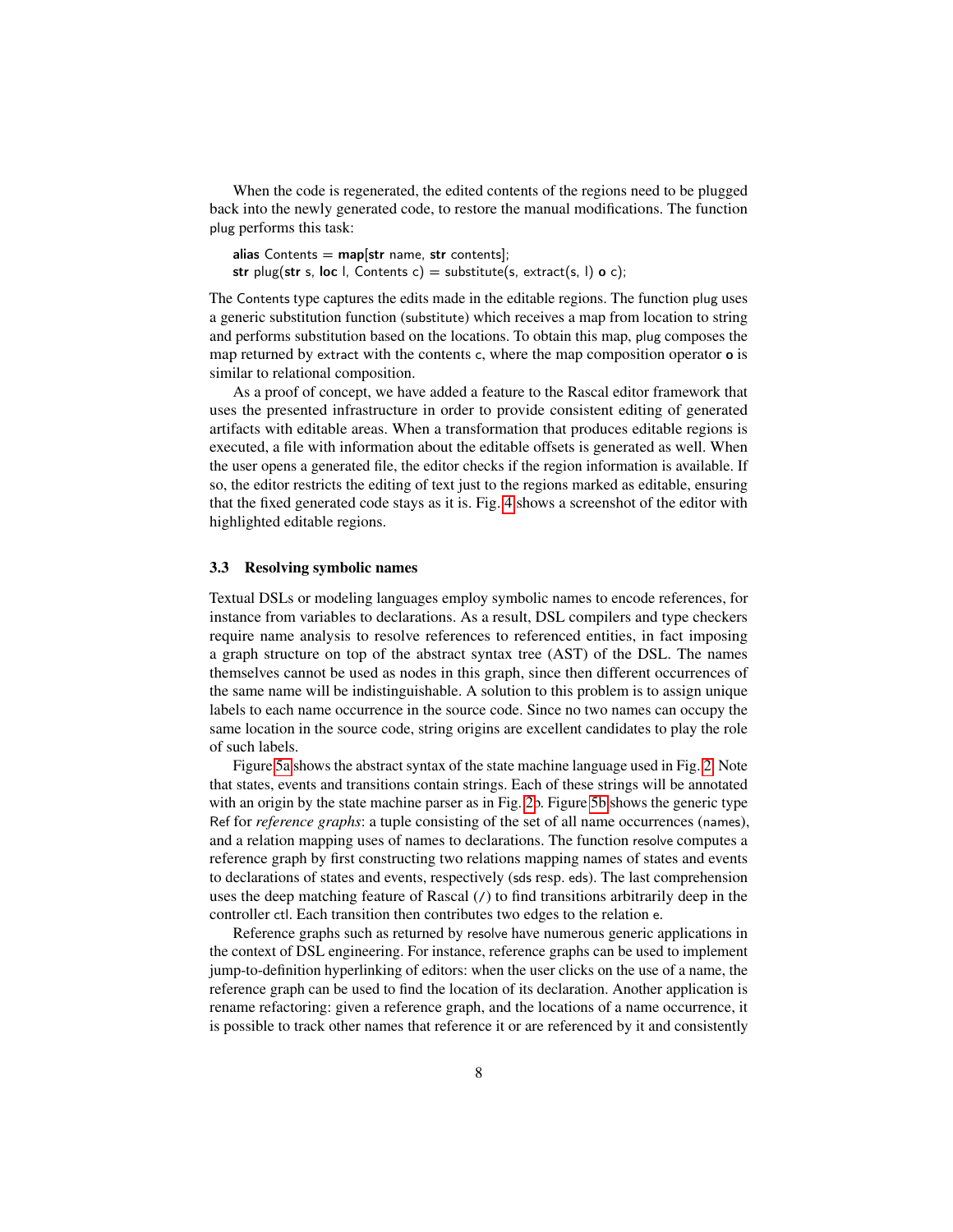| data Controller                      | alias $\text{Ref} = \text{tuple}[\text{set}[\text{loc}]$ names,                      |
|--------------------------------------|--------------------------------------------------------------------------------------|
| $=$ controller(list[Event] events,   | $rel[loc use, loc def]$ refs];                                                       |
| list[State] states);                 |                                                                                      |
| data State                           | Ref resolve(Controller ctl) {                                                        |
| $=$ state(str name,                  | $sds = \{ \langle x, origin(x) \rangle \mid state(x, \ ) \leftarrow ctl. states \};$ |
| $list[Transform]$ transition         | $eds = \{ \langle x, origin(x) \rangle \mid event(x, \ ) \leftarrow ct \text{.}$     |
|                                      | $v = range(sds) + range(eds);$                                                       |
| data Event                           | $e = \{$ < origin(e), ed >, < origin(s), sd >                                        |
| $=$ event(str name, str token);      | /transition(e, s) := ctl,                                                            |
|                                      | $\langle e, ed \rangle \leftarrow eds, \langle s, sd \rangle \leftarrow sds};$       |
| data Transition                      | return $\langle v, e \rangle$ :                                                      |
| $=$ transition(str event, str state) |                                                                                      |
|                                      |                                                                                      |
| (a) AST data type of state machines  | (b) Name resolution for state machines                                               |

 $\overline{1}$ 

Fig. 5: Implementing name resolution for state machines

rename them. Finally, if Ref is slightly modified to distinguish uses from declarations in the names component, reference graphs can be used to report unbound names or unused declarations.

#### 3.4 Enforcing a same origin policy for references

A common problem with code generation is that names used in the input (source names) which pass through a transformation and end up in the output might interact with names introduced by the transformation (introduced names). For instance, the declaration of a name introduced by the transformation might capture a reference to a source name, or vice versa. This is the problem that is traditionally solved in the work on macro hygiene [3].

The problem of inadvertent name capture is best illustrated using an example. Figure 6a shows the simple state machine used earlier in Fig. 2a, but this time the last state is named current. The code generator of state machines – partially shown in Fig. 6b – introduces another instance of the name current to store the current state in the generated Java implementation of the state machine. As a result, the declaration of this current captures the reference to the state constant current.

The reference arrows in Fig. 6c show that both current variables in the if-condition are bound by the current state variable declaration. However, the right-hand side of the equals expression should be bound by the constant declaration corresponding to the state current. Moreover, the Java compiler will not signal an error: even though the code is statically correct, it is still wrong.

To avoid name capture, the algorithm described below renames the source names in the output of a transformation if they are also in the set of non-source names. The result can be seen in Fig. 6d: the source occurrences of current are renamed to current0, and inadvertent capture is avoided. Effectively, the technique amounts to enforcing a same origin policy for names, similar to how a same origin policy avoids cross-site scripting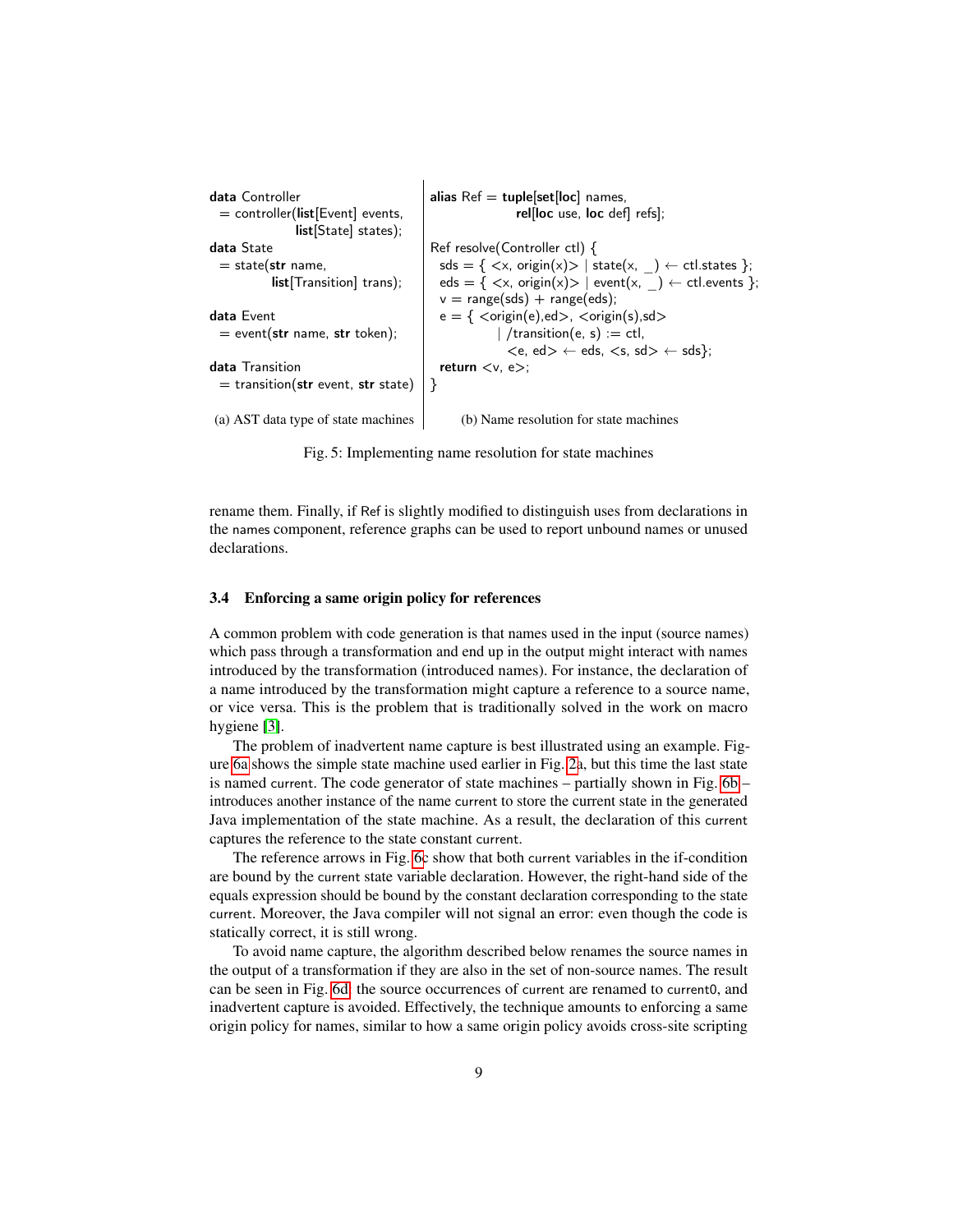

Fig. 6: Example of repairing name capture: the input (a) contains the name current, but this name is introduced in the transformation as well (b). Consequently, the introduced variable in the output shadows the constant declaration (c). The fix function renames all occurrences of current originating in the input to current0 so that capture is avoided (d). The arrows in (c) and (d) link variable uses to their declarations.

attacks in Web application security $^1$ : names originating from different artifacts should not reference each other.

In [5] the authors showed how string origins proved to be instrumental in automatically repairing the problem of unintended variable capture. In this section we present a technique that is simpler but also more conservative: it might rename more identifiers than is actually needed. Whereas the method of [5] is parameterized in the scoping rules of both source and target language, the technique of this section is language agnostic, and does not require name analysis of the source or target language.

The key observation is that whenever name capture occurs it involves a source name and a name introduced by the transformation. This difference is reflected in the origins of the name occurrences in the output: the origins' source locations will have different URIs. The same origin policy then requires that for every reference in the generated code from *x* to *y*, both *x* and *y* originate from the input or neither. The same origin policy is enforced by ensuring that the set of source names is disjoint from the set of names introduced by the transformation. This can be realized by consistently renaming source names in the generated code when they collide with non-source names.

To formalize the same origin policy, let  $t = f(s)$  be the result of some transformation *f* on input program *s*, inducing a trace relation  $\tau \in Trace$ , and let  $G_s = \langle V_s, E_s \rangle$ ,  $G_t =$  $\langle V_t, E_t \rangle$  be the reference graphs of the source *s* and target *t*, respectively. The same origin

 $^{\rm 1}$  [http://en.wikipedia.org/wiki/Same-origin\\_policy](http://en.wikipedia.org/wiki/Same-origin_policy)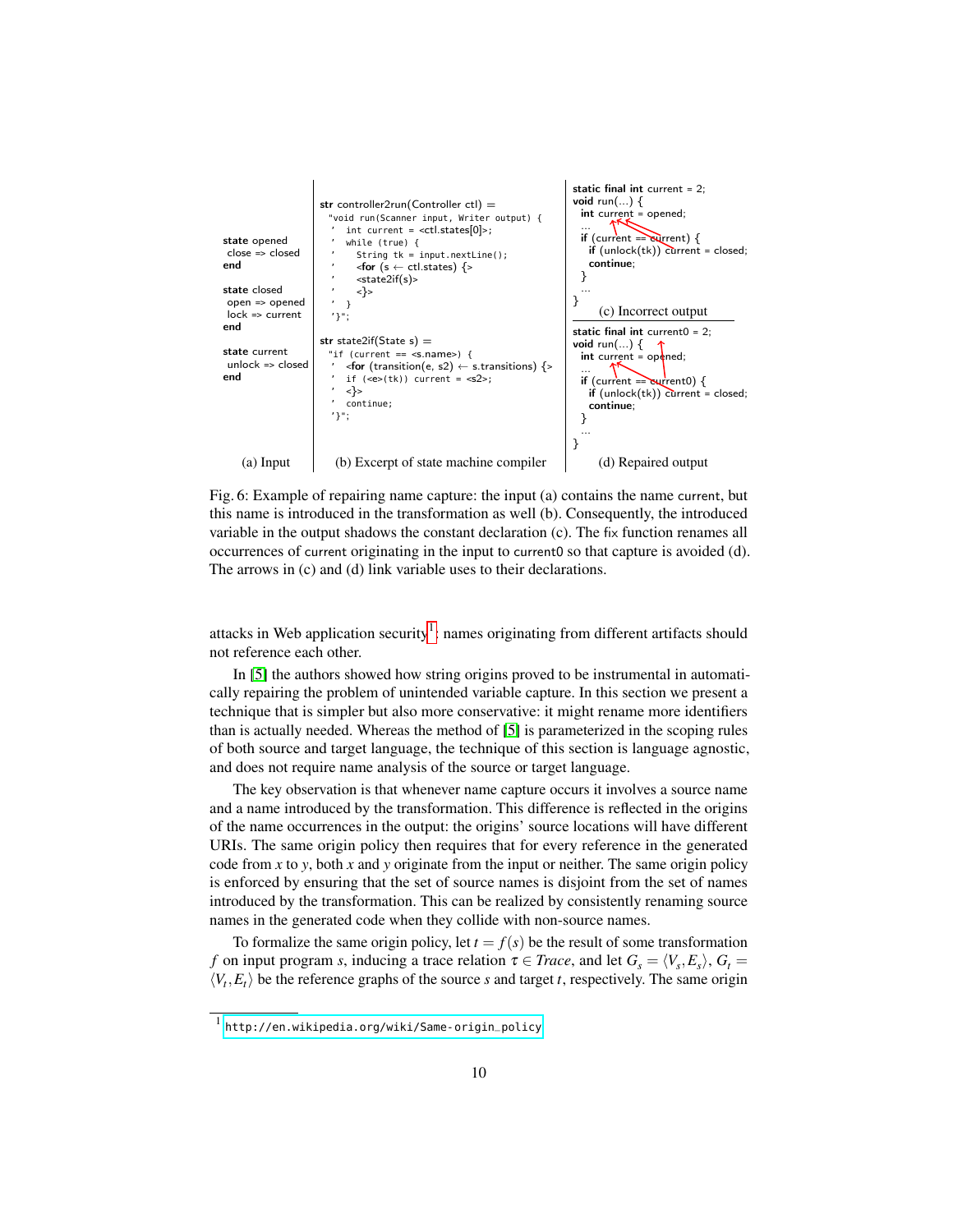```
str fix(str gen, Index names, loc inp) {
 bool isSrc(str x) = origin(x).path == inp.path;
 set[str] other = { x \mid \lt_{\_} x \gt \lt \neq names, !isSrc(x) };
 set[str] allNames = {x \mid \leq , x \geq \lt names };
 map[loc,str] subst = ();
 map[str, str] renaming = ();
 for (<l, x> \leftarrow names, isSrc(x), x in other) {
   if (x \text{ notin renaming}) {
     <y, allNames> = fresh(x, allNames);
     renaming[x] = y;
   }
   subst[1] = remaining[x];}
 return substitute(gen, subst);
}
```
Fig. 7: Restoring disjointness by fixing source names.

policy then requires that

$$
\forall \langle l_1, l_2 \rangle \in E_t, \langle l_1, o_1 \rangle \in \tau, \langle l_2, o_2 \rangle \in \tau : o_1 \in V_s \Leftrightarrow o_2 \in V_s
$$

To enforce the same origin policy, one more assumption on reference graphs is needed, namely that the locations in every reference edge point to the same textual name. In other words: every use is bound by a declaration with the same name. For instance, the reference edges drawn in Fig. 6c and Fig. 6d satisfy this invariant since variable uses  $l_1$ ,  $l_2$ ,  $l_3$  point to occurrences of the name current, which is also the name used in the  $declaration$   $l_0$ .

If we assume that the same name invariant is true for  $E_t$ , then the same origin policy is satisfied if the set of source names is disjoint from the set of names introduced by the transformation. The same name invariant ensures that for every  $\langle l_1, l_2 \rangle \in E_t$ , we have that  $l_1$  and  $l_2$  point to the same name. Consequently, it is not possible that one name originates from the input (e.g., through  $o_1$ ) but the other does not (e.g., through  $o_2$ ) because that would contradict disjointness of names.

The code for restoring disjointness is shown in Fig. 7. The function fix has three parameters: the generated code gen, the index names capturing the names occurring in gen, and a source location identifying the input program inp. The latter is used by the predicate is Src to determine whether a name  $\times$  is a source name by checking if the path in the origin of  $\times$  is the input path.

The for-loop iterates over the index names that represents all names in the generated string gen. If such a name x originates in the source and is also used as an other name, an entry is created in the substitution subst, mapping location l to a new name. The new name is retrieved from the renaming map which records which source names should be renamed to which new name. The function fresh produces a name that is not used anywhere (i.e., it is not in allNames). The variable allNames is updated by fresh to ensure that consecutive renames do not introduce new problems.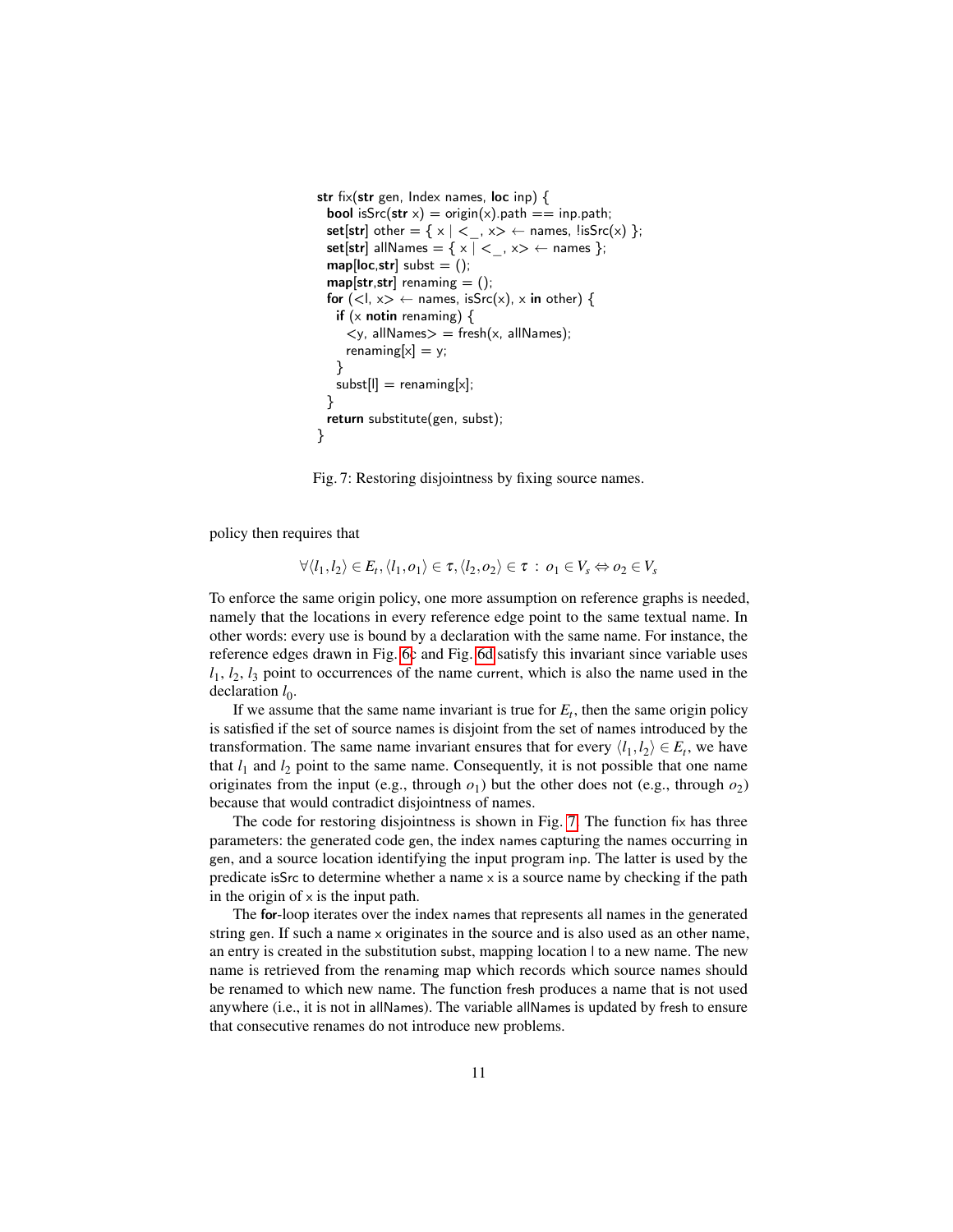Note that fix could also be parameterized with an additional set of external names which might capture or be captured by source names. External names could include the reserved identifiers (keywords) of the target language or (global) names that are always in scope (e.g., everything in java.lang). The only required change is to add the external names to other.

## 4 Implementation

The implementation of string origins requires changes to the internal representation of strings used by the transformation engine. In this section we discuss the implementation of string origins in Rascal.

As Rascal is implemented in Java, we have implemented string origins in Java as well. Rascal string values (of type str) are internally represented as objects conforming to the interface IString. We have reimplemented this interface to support string origins, changing only the internal representation. Instances of IString are constructed through a factory method IString string(java.lang.String) in the Rascal factory interface for creating values (IValueFactory).

To ensure that the propagation of string origins is complete, every created string now needs a location to capture its origin. We have extended IValueFactory with another factory method IString string(java.lang.String, ISourceLocation) to support this. Calls to the original string(...) method were changed to the new one, everywhere in the Rascal implementation. The locations where changes have been made correspond to the following three categories:

- Input: any function that reads a resource into a string must be modified to install origins on the result. In Rascal, these are built-in library functions like readFile(loc), readLines(loc), parse(loc), etc.
- String literals: constant string values that are created as part of a Rascal program get the origin of the string literal in the Rascal file. Whenever a string literal is evaluated, its location is looked up in its AST and passed to the factory method. This category also covers interpolated string templates.
- Conversions: converting a value to a string in Rascal is achieved through string interpolation. For instance, " $\langle x \rangle$ " returns the string representation of x. If x evaluates to a string, the result of the conversion is that string itself (including origin); otherwise, the newly created string gets the locations of the expression  $\times$  in the Rascal source.

String origins are propagated through all string operations. As a result, all operations provided in the IString interface have been reimplemented. The two most important operations are concat and substring. Their semantics is illustrated in Fig. 8. The top two string values are annotated with source locations  $|file://foo.txt|(0,5)$  and  $|file://bar.txt|(0,5)$ . Concatenating both strings (middle row) produces a new, composite string, where the original arguments to concat are still distinguishable, and have their respective origins. Finally, the substring operation computes a new composite string with the origin of each component updated to reflect which part of the original input is covered. Besides concat and substring, all common string operations such as indexOf, replaceAll, split etc. can be defined on strings with origins, with full propagation.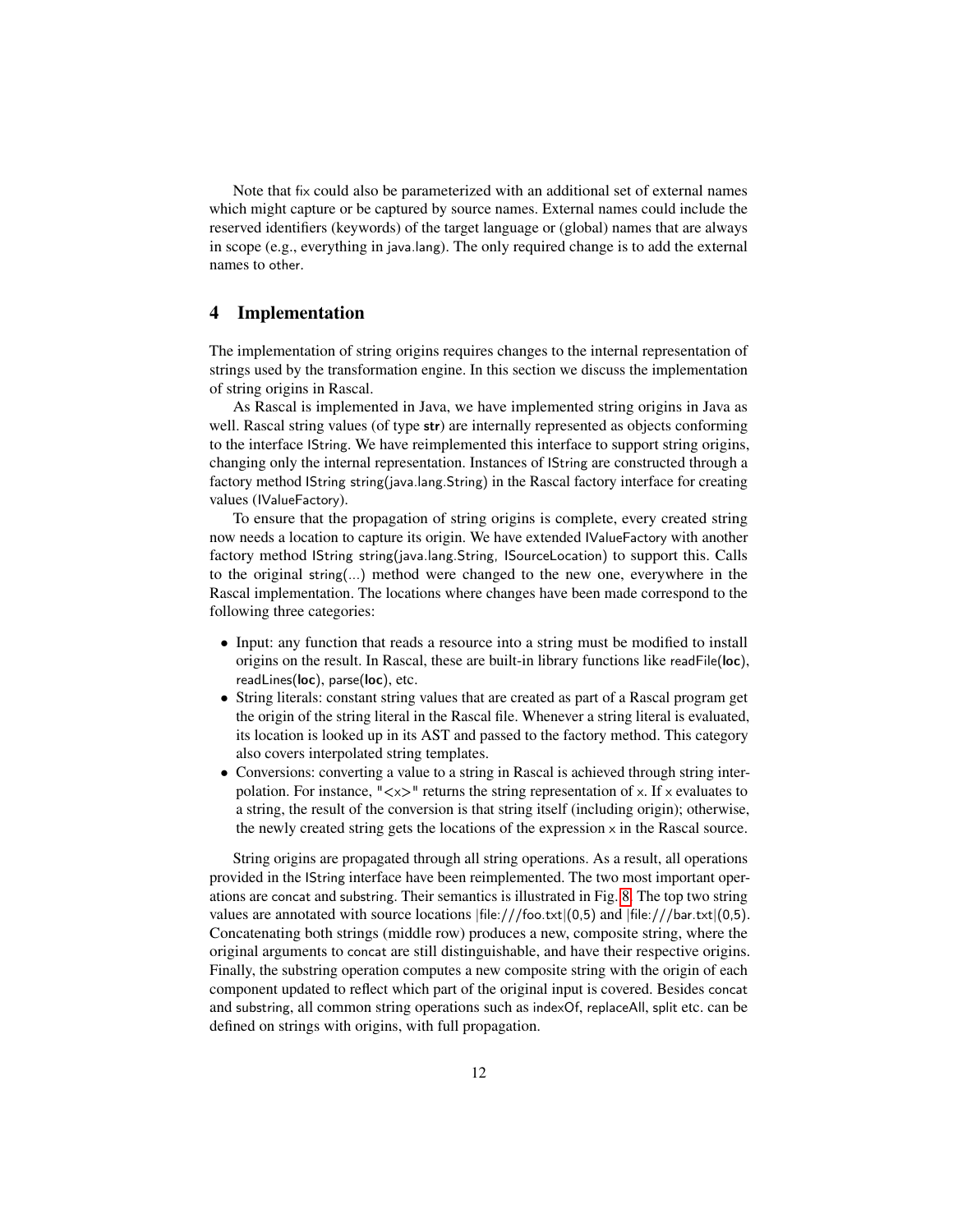

Fig. 8: The concat and substring operations defined on origin strings

Internally, Rascal strings with origins are represented as binary trees. A string is either a *chunk* object which has a source location attached to it, or it is a *concat* object which represents two concatenated strings. A string represented as a binary tree can be flattened to a list containing elements with a string value and source location for each chunk object at the leaves. This list is the basis for the functions index and origin introduced in Section 2.1.

Although in our experience the performance penalty introduced by representing strings as binary trees is acceptable in practice, further benchmarking is needed to assess the overall impact. In particular, it will be interesting to see how the choice of representation affects different use cases. For instance, when generating code, concatenation is one of the most frequently executed string operations. The binary tree representation is optimized for that: concatenation is an  $O(1)$  operation. On the other hand, analyzing strings (e.g., substring, parsing, matching) is much more expensive if a string is a binary tree. But then again, the penalty will be most significant if these operations apply to strings resulting from concatenation in the first place. We consider investigating these and other aspects of performance an important area for further research.

# 5 Related work

String origins are related to previous work in origin tracking, taint propagation and model traceability in model-driven engineering. Below we discuss each of these areas in turn.

*Origin tracking.* The main inspiration of string origins is origin tracking [16]. In the context of term-rewriting systems, this technique relates intermediate subterms matched and constructed during a rewriting process. Origin tracking was proposed as a technique to construct automatic error reporting, generic debuggers and visualization in program transformation scenarios. String origins are related in that the result is a relation between input and output terms. However, for string origins, only string valued elements are in this relation. Furthermore, the origin relation of [16] is derived from analyzing rewrite rules. As a result the transformation writer is restricted to this paradigm. With string origins, a transformation can be arbitrary code.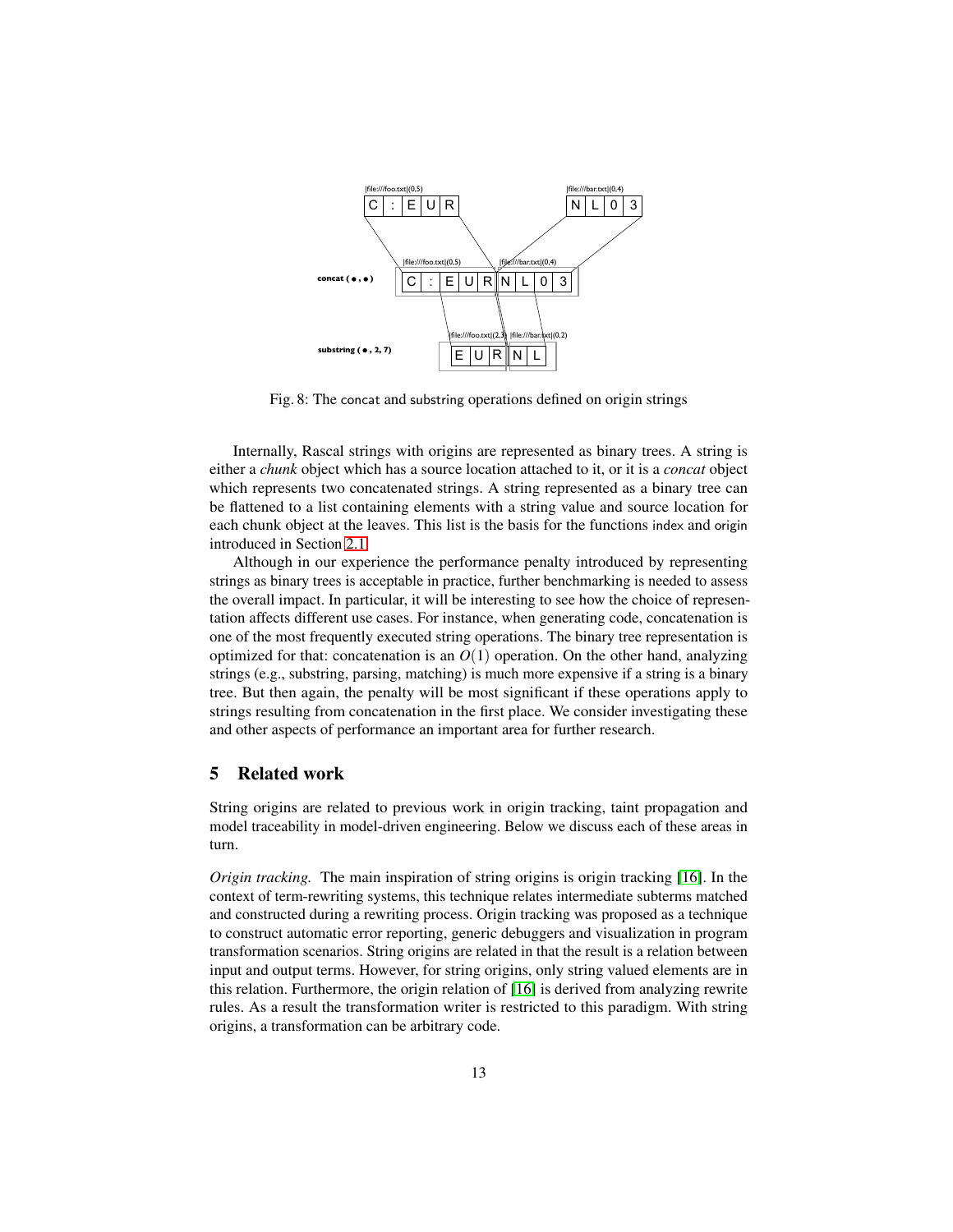*Taint propagation.* In Web applications, untrusted user input might potentially end up as part of a database query, a command-line script execution or web page. Malicious input could thus compromise the system security in the form of code injection attacks. Taint propagation [7] is a mechanism to raise the level of security in such systems by tracking potentially risky strings at runtime. It consists of three main phases: mark certain *sources* of strings as tainted, propagating taint markers across the execution of the program, and disallowing the use of tainted strings at certain specific points called *sinks*. The propagation is achieved by annotating the string values themselves and making sure that string operations propagate taintedness.

Although in general the taint information is coarse-grained: any string that is computed from any number of tainted strings is tainted as well. A finer granularity is employed in character-based taint propagation [2]. String origins are very similar to this approach in that the origin is known for each character in a string. On the other hand, string origins can be considered more general, because origins capture more information than just taintedness. In fact, taint propagation could easily be realized using string origins by considering certain input locations as tainted.

In [4], the authors present an application of taint propagation to the domain of modelto-text transformations, specifically, to support debugging of failures introduced in a transformation. Their approach consists in instrumenting the transformation in order to add so-called *tainted marks* to each identifiable element of the input. On the other hand, the user of the transformation has to identify erroneous sections in the output. Since the taints from the input are consistently propagated by the instrumented transformation, it is possible to relate the errors in the output to specific elements of the input. In this work, the input is an XML document and the transformation, an XSLT file. The granularity of this technique is at the level of XML nodes, which provides quite precise information for the error tracking analysis.

*Traceability in model-driven engineering.* In model-driven engineering, models are refined through transformations to produce executable artifacts. In [1], the authors argue for the need for automatic generation of trace information in such a setting. Several endeavors towards this goal have been reported in the context of different model transformation systems, such as ATL, MOF, and Epsilon.

For instance, ATL transformations can be manually enriched with traceability rules that conform to a traceability metamodel [8]. Besides the target models, the enriched transformations will also automatically produce trace models when executed. In order to avoid the manual work of adding these specifications to existing transformations, the authors present a technique for automatically weaving the trace rules into the transformation. Unlike string origins, this approach relies on the structure of the ATL rules to derive the trace links, and such links just relate a subset of the elements in the target model to certain elements in the source model, but not to the transformation itself.

Another approach to address traceability is the MOF Models to Text Transformation Language standard [11]. In this specification, transformations can be decorated with a trace annotation so when the transformation is executed, a relation between its output and its input is constructed. As in the case of [8], the transformation conveys the traceability information explicitly. To overcome this, [12] and [13] introduce an alternative technique for managing traceability in MOFScript, a language for defining model to text transfor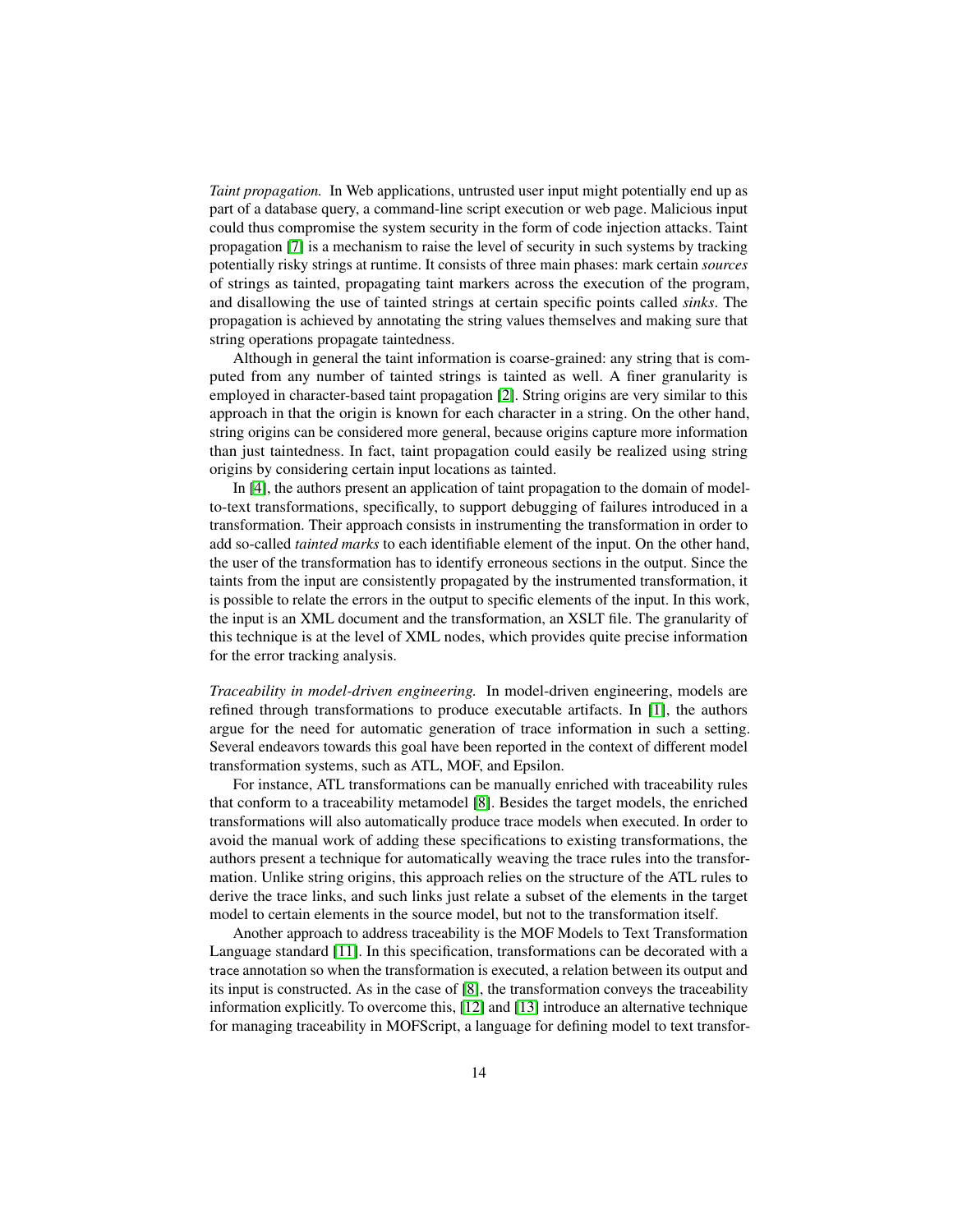mations based on the MOF standard. In this case, "any reference to a model element that is used to produce text output results in a trace between that element and the target file". Like string origins, this technique provides implicit propagation and fine-grained tracing. However, no relation between the output and the text fragments coming from the transformation is created. Just as in the case of ATL, MOFScript depends on the structure of the rules to analyze the transformation and generate trace information.

Finally, The Epsilon Generation Language (EGL) is a model-to-text transformation language defined at the core of the Epsilon Platform [14]. EGL provides an API to construct a transformation trace. However, this API is coarse-grained (file-level).

#### 6 Conclusion

String origins identify the exact origin of a fragment of text. By annotating string values with their origins, the origins are automatically propagated through program transformations, independent of transformation style or paradigm. The result is that for every string valued element in the output of a transformation, we know where it came from, originating in the input program or introduced by the transformation itself.

String origins have diverse applications. They address traditional model traceability concerns by linking output elements to where they were introduced. We have shown two applications in this space, namely hyperlinked editors for generated code and protected regions. Moreover, string origins can be used to uniquely identify sub terms, which is instrumental for implementing name resolution, rename refactoring, jump-to-definition services and error marking. Finally, we have shown that by distinguishing source names from introduced names, accidental name capture in generated code can be avoided in a reliable and language agnostic way.

The implementation of string origins is simple and independent of any specific metamodel, transformation engine or technological space. Any transformation system or programming language that manipulates string values during execution can support string origins by changing the internal representation of strings. The standard programming interface on strings remains the same. As a result, code that manipulates strings does not have to be changed, except for the code that creates strings in the first place. Although conceptually simple, we have shown that string origins, nevertheless, provide a powerful tool to improve the understandability and reliability of program transformations.

## References

- 1. N. Aizenbud-Reshef, B. T. Nolan, J. Rubin, and Y. Shaham-Gafni. Model traceability. *IBM Syst. J.*, 45(3):515–526, July 2006.
- 2. E. Chin and D. Wagner. Efficient character-level taint tracking for Java. In *Proceedings of the 2009 ACM workshop on Secure web services*, pages 3–12. ACM, 2009.
- 3. W. Clinger and J. Rees. Macros that work. In *Proceedings of Symposium on Principles of Programming Languages (POPL)*, pages 155–162. ACM, 1991.
- 4. P. Dhoolia, S. Mani, V. Sinha, and S. Sinha. Debugging model-transformation failures using dynamic tainting. In T. D'Hondt, editor, *Proceedings of European Conference on Object-Oriented Programming (ECOOP)*, volume 6183 of *Lecture Notes in Computer Science*, pages 26–51. Springer Berlin Heidelberg, 2010.